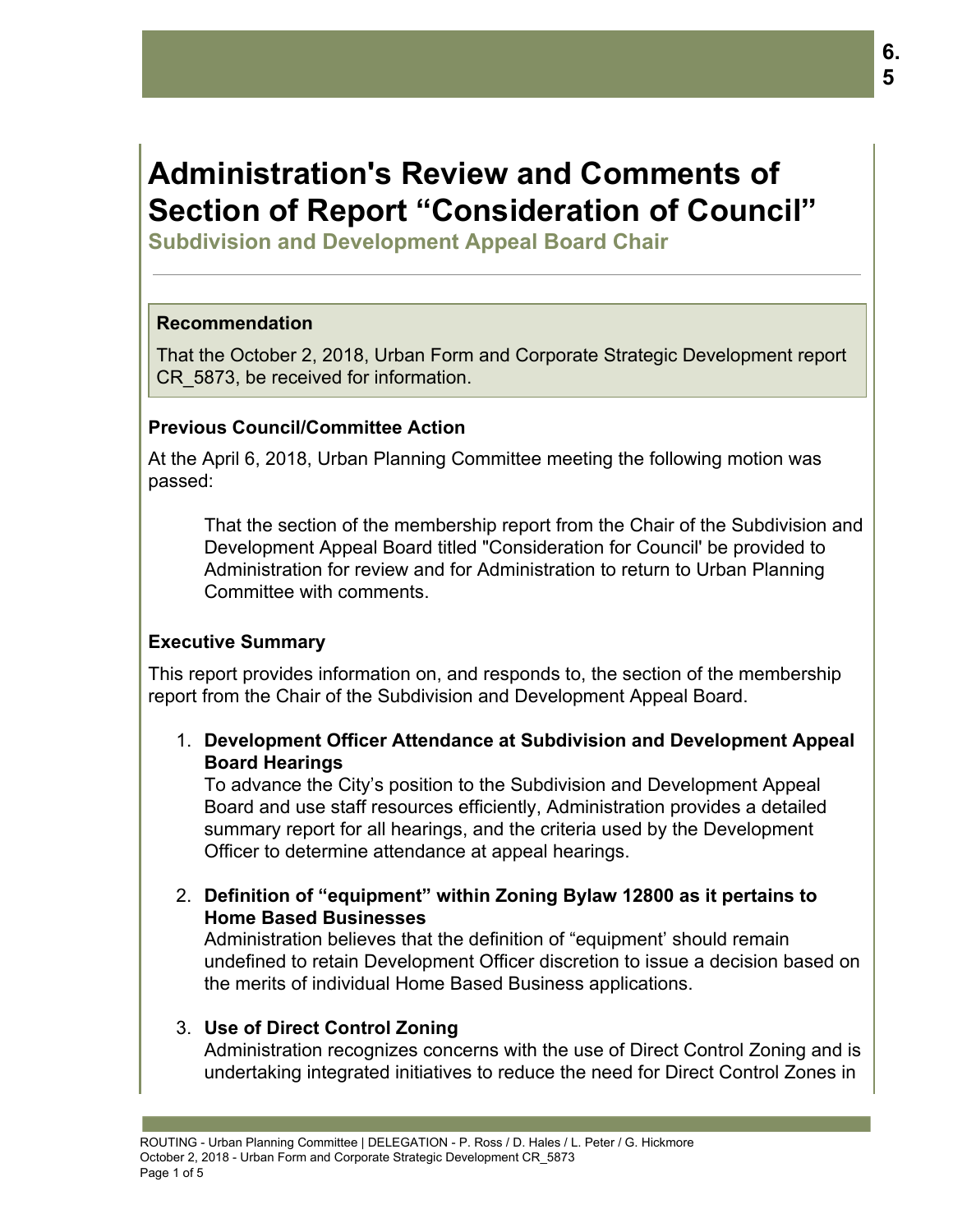conjunction with the Urban Form Business Transformation and upcoming City Plan and Zoning Bylaw Renewal.

4. **Definition of Nightclub vs. Bar and Neighbourhood Pub** Administration is pursuing the reevaluation of use class definitions within the Zoning Bylaw through the Zoning Bylaw Renewal.

## **Report**

## **Development Officer Attendance at Subdivision and Development Appeal Board Hearings**

The first consideration is a request to reinstate the practice of having Development Officers attend Subdivision and Development Appeal Board hearings. The membership report identifies that the Development Officer's attendance is standard for most subdivision and stop order appeals, and that other municipalities across the province will send Officers to provide evidence. The report further indicates that by having the Development Officer present, it better supports the Subdivision and Development Appeal Board's ability to make decisions in line with the *Municipal Government Act*.

Prior to 2014, Administration would only submit the permit decision as evidence and did not attend all Subdivision and Development Appeal Board meetings. In August 2014, Administration began to submit detailed summary reports along with the permit documents and permit decision, and started to attend all meetings. Based on data analysis undertaken from April to September 2017, Administration identified that the combined resource of preparing the summary report and attending the Subdivision and Development Appeal Board meetings amounted to over 550 hours of Development Officer time. Attachment 2 provides details on Development Officer's Subdivision and Development Appeal Board attendance from April 2017 to September 2017. Further, the average amount of time that a Development Officer was required to be in attendance was two hours per meeting, yet the Development Officer generally only participated for 15 minutes.

Based on this analysis and on other work demands, in September 2017, Administration chose to provide selective Development Officer attendance at the Subdivision and Development Appeal Board. The Development Officer prepares a summary report for each hearing. Administration also identified a number of factors that would help determine when a Development Officer should attend the hearing to provide supplemental support to the submitted report. These factors were discussed and approved internally through the Development Services Section, and include:

- Controversial or complaint-driven
- Media interest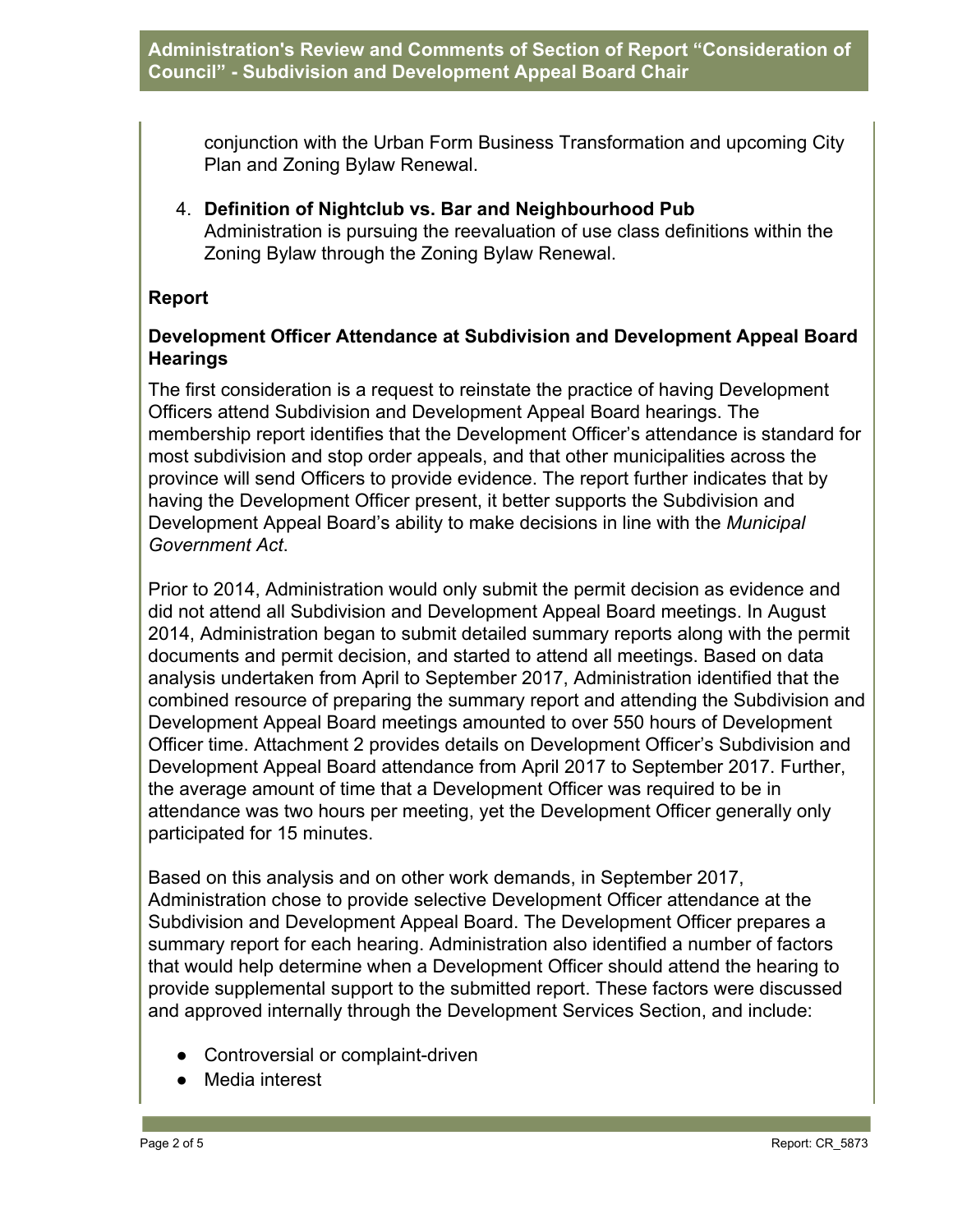- Political sensitivity
- Major Infill Developments (three dwellings or more)
- Development permits where the Development Officer strongly believes that the decision must be upheld
- Applications deemed refused pursuant to the *Municipal Government Act*
- When legal counsel is representing the appellant

The membership report states that the lack of participation by the Development Officer has had a negative impact on the hearing process because there is no longer the opportunity for the Subdivision and Development Appeal Board to request clarification, and that, in the Board's opinion, the City's position is not being effectively advanced before the Board.

Attachment 2 provides a detailed breakdown of appeal outcomes during the above-noted optional and mandatory attendance periods. It shows that there is no clear correlation between Development Officer attendance and appeal outcomes; while the number of refused permit decisions upheld by the Subdivision and Development Appeal Board increased with mandatory attendance, the number of approved permit decisions upheld by the Subdivision and Development Appeal Board decreased with mandatory attendance.

While the Development Officer does not attend all hearings, the summary report provided for all hearings regardless of attendance effectively advances the City's position before the Board.

To address the Subdivision and Development Appeal Board's concerns, Administration will review the summary report to enhance its effectiveness. Administration will also continue to monitor Board outcome statistics and re-evaluate the criteria list if indicated.

# **Definition of "equipment" as it pertains to Home Based Businesses**

The Subdivision and Development Appeal Board recommended that Administration draft a definition for 'equipment' as it pertains to Home Based Business in Zoning Bylaw 12800, as a result of the Court decision in *Edmonton (City) v Edmonton (Subdivision and Development Appeal Board), 2017 ABCA 140, also referred to as the* "*Grewal*" decision.

The Court reinstated the development authority's decision after determining that the Subdivision and Development Appeal Board incorrectly interpreted the Major Home Based Business use class definition and had erred in concluding that it did not have jurisdiction to consider the impact of equipment used for a home based business on access roads.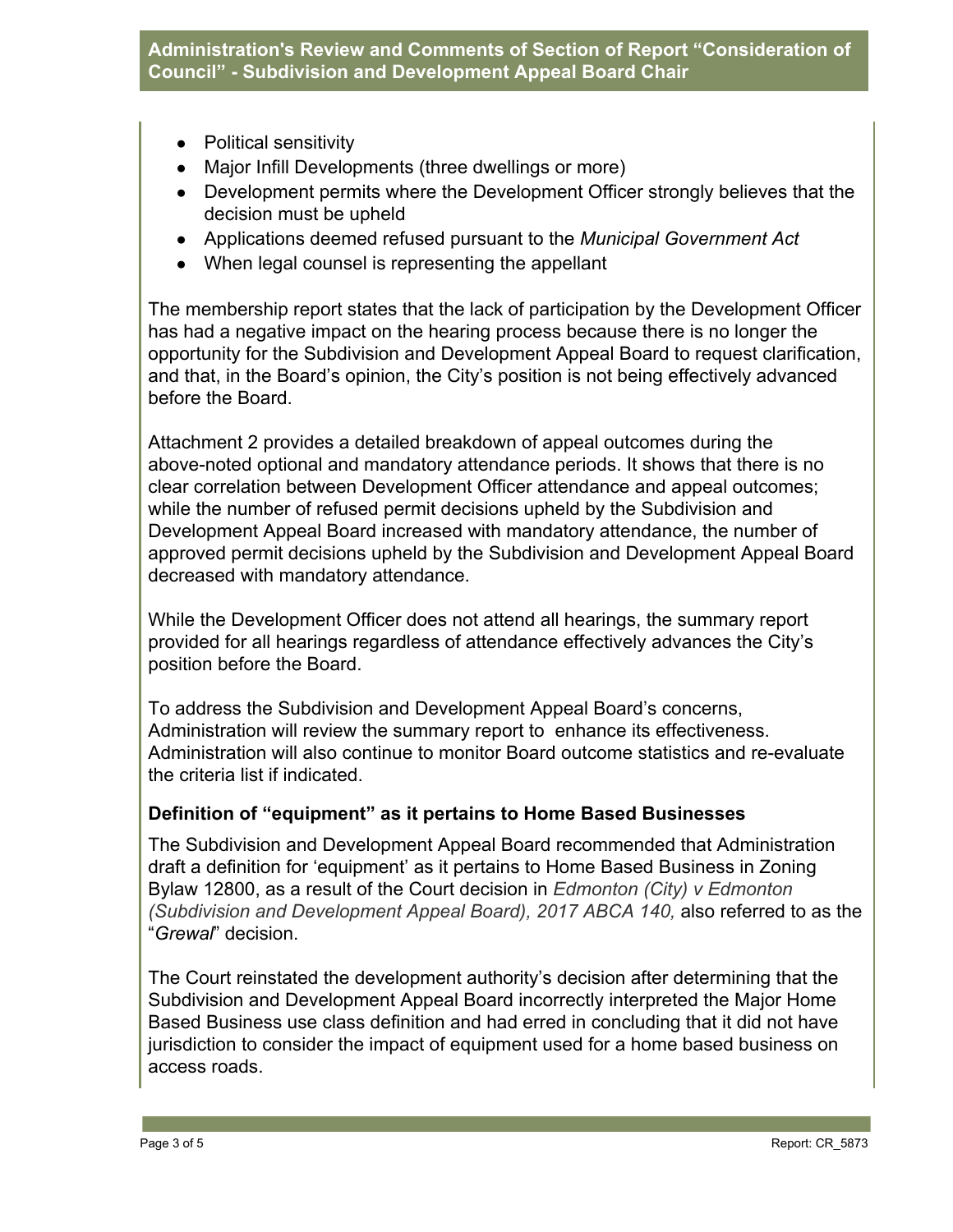Administration reviewed the court findings, and as outlined in CR\_3348 Amendments to the Zoning Bylaw to Clarify Minor and Major Home Based Businesses, presented at the September 6, 2017 Urban Planning Committee, concluded that no amendment to the Zoning Bylaw is required. By using standard dictionary definitions of 'equipment', the Development Officer is able to retain some flexibility and issue a decision based on the land use impacts of an application.

# **Use of Direct Control Zoning**

In the membership report presented to the Urban Planning Committee on April 6, 2018, the Subdivision and Development Appeal Board identified concern with the widespread use of Direct Control Zoning. Administration agrees that Direct Control zones can create implementation challenges in the long term as they are static, whereas Zoning Bylaw 12800 and the context of the City evolves over time.

A particular challenge when reviewing applications in Direct Control zones is the inability of the Development Officer to issue variances unless variance powers are explicitly prescribed within the Direct Control Zoning regulations. This may lead to more refusal decisions being appealed to the Board. Additionally, any specific references to Zoning Bylaw 12800 in the text of the Direct Control requires the Development Officer and the Board to review the exact regulations that were in place at the time of the passage of the Direct Control Zone, even though the Bylaw itself has been amended over time.

Recognizing these concerns, Administration is undertaking a number of different initiatives intended to reduce the need for Direct Control Zones. These include:

- An update of the medium scale zones to better reflect current development practices and market practices
- Increasing flexibility by amending definitions of use classes within standard zones
- Reviewing and updating the Land Development Application process as part of the Urban Form Business Transformation Project
- Preparing a brochure for internal and external use to clarify and specify appropriate scenarios for the use of Direct Development Control Provisions (DC1), Site Specific Development Control Provisions (DC2), Special Area Zoning and Text Amendments to the Zoning Bylaw 12800 (see Attachment 3).

Administration anticipates that the the upcoming City Plan and Zoning Bylaw Renewal Projects will further reduce the use of Direct Control Zones. An updated City Plan, with policy guiding spatial outcomes, will assist Administration in better determining appropriate zoning outcomes for development. The Zoning Bylaw Renewal will update zones, uses, regulations and development standards, which will more accurately reflect current and future development needs.